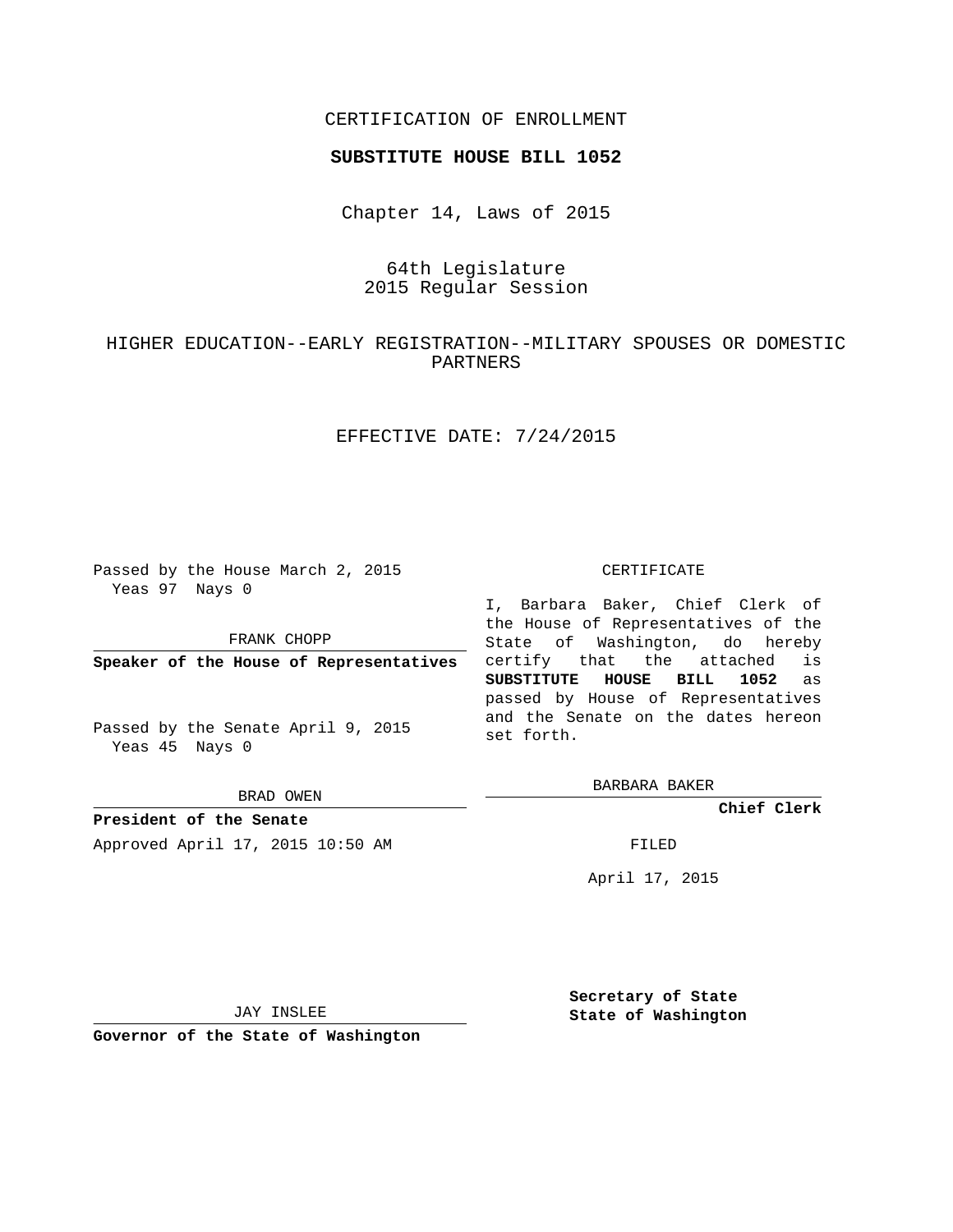## **SUBSTITUTE HOUSE BILL 1052**

Passed Legislature - 2015 Regular Session

**State of Washington 64th Legislature 2015 Regular Session**

**By** House Higher Education (originally sponsored by Representatives Hayes, Fey, Klippert, Orwall, Appleton, Muri, MacEwen, Gregerson, Haler, Bergquist, Moeller, Riccelli, and Magendanz)

READ FIRST TIME 02/12/15.

1 AN ACT Relating to early registration at institutions of higher 2 education for spouses or domestic partners of military members; and 3 amending RCW 28B.15.624.

4 BE IT ENACTED BY THE LEGISLATURE OF THE STATE OF WASHINGTON:

5 **Sec. 1.** RCW 28B.15.624 and 2013 c 67 s 1 are each amended to read as follows:6

 (1) Beginning in the 2013-14 academic year, institutions of higher education that offer an early course registration period for any segment of the student population must have a process in place to offer students who are eligible veterans or national guard members 11 early course registration as follows:

12 (a) New students who are eligible veterans or national guard 13 members and who have completed all of their admission processes must 14 be offered an early course registration period; and

 (b) Continuing and returning former students who are eligible veterans or national guard members and who have met current enrollment requirements must be offered early course registration among continuing students with the same level of class standing or credit as determined by the attending institution and according to 20 institutional policies.